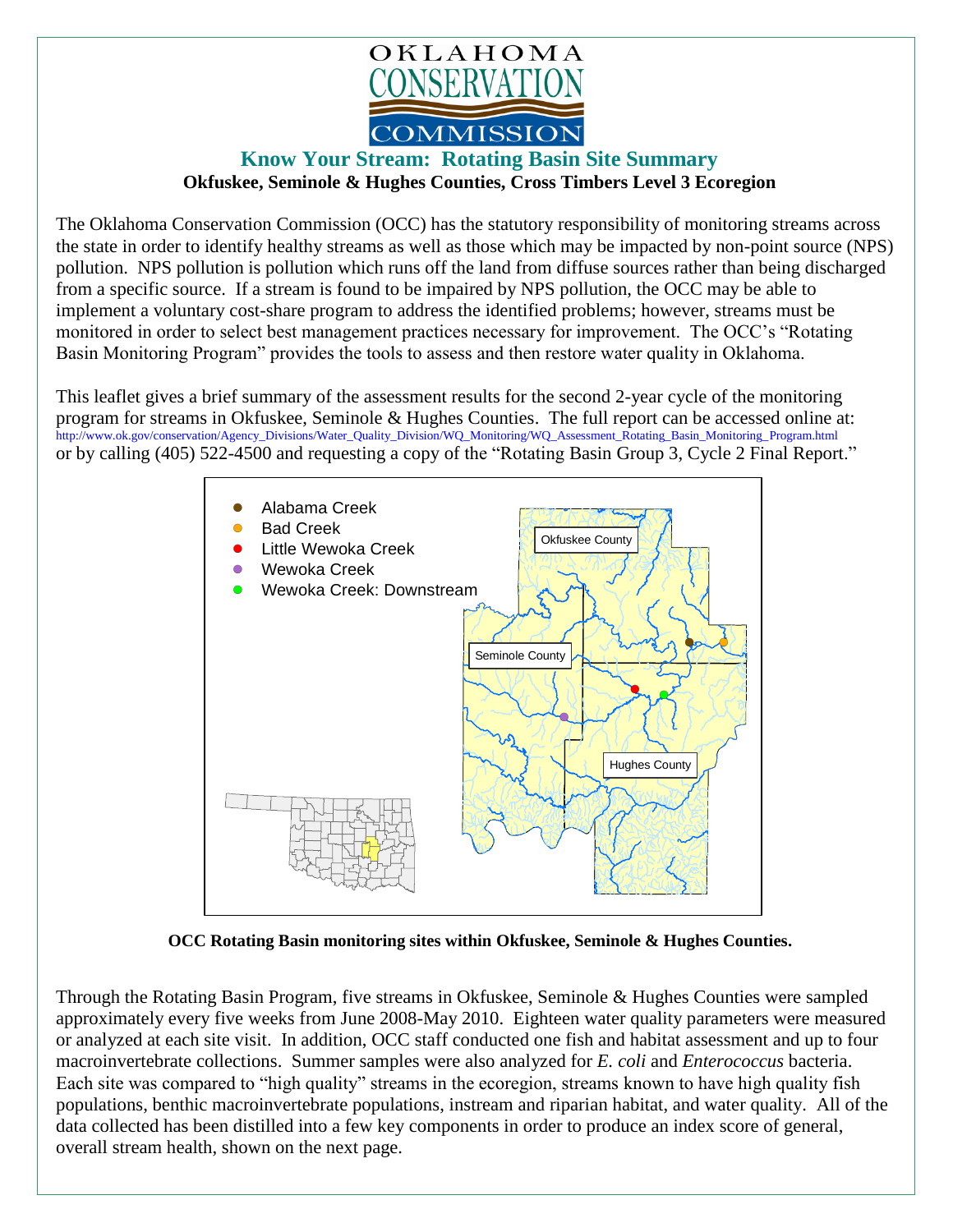**Summary of general stream health as determined by comparison to high quality streams in the Cross Timbers ecoregion and by assessment using Oklahoma State Water Quality Standards***†***.**

|                                                                | <b>Good</b>                        |                                  | <b>Moderate</b>                |                                                     | <b>Poor</b>                   |
|----------------------------------------------------------------|------------------------------------|----------------------------------|--------------------------------|-----------------------------------------------------|-------------------------------|
| moderate<br>good<br>poor                                       | <b>Bad Creek</b>                   | Little<br>Wewoka<br><b>Creek</b> | <b>Alabama</b><br><b>Creek</b> | <b>Wewoka</b><br><b>Creek:</b><br><b>Downstream</b> | <b>Wewoka</b><br><b>Creek</b> |
| <b>Overall Stream Health</b>                                   | 45                                 | 45                               | 33                             | 29                                                  | 22                            |
| Phosphorus                                                     | 5                                  | 5                                | 5                              | 5                                                   | 3                             |
| Nitrogen                                                       | $\overline{5}$                     | 5                                | 5                              | $\overline{3}$                                      | 3                             |
| Ammonia                                                        | 5                                  | 5                                | 5                              | 5                                                   | $\overline{5}$                |
| Dissolved Oxygen                                               | 5                                  | 5                                | 5                              | 5                                                   | 5 <sup>5</sup>                |
| pH                                                             | 5                                  | 5                                | 5                              | 5                                                   | 5 <sup>5</sup>                |
| Turbidity                                                      | 5                                  | 5                                | 5                              | 5                                                   | 5 <sup>5</sup>                |
| Salts (chloride, sulfate, TDS)                                 | 5                                  | 5                                | $-5$                           | $-5$                                                | $-5$                          |
| Fish                                                           | 5                                  | 5                                | 5                              | 3                                                   |                               |
| Macroinvertebrates                                             | 5                                  | 5                                | 3                              | 3                                                   | <b>NF</b>                     |
| Instream/Riparian Habitat                                      | $\overline{5}$                     | 5                                | 5                              | $\overline{5}$                                      | 5 <sup>5</sup>                |
| Bacteria                                                       | $-5$                               | $-5$                             | $-5$                           | $-5$                                                | $-5$                          |
|                                                                | Scale of 1-5 with 5 being the best |                                  |                                |                                                     |                               |
| KEY:<br>$1 =$ Significantly different than high quality sites; |                                    |                                  |                                |                                                     |                               |

 $3 = Not$  as good as high quality sites but not impaired

 $5 =$  Equal to or better than high quality sites in the area

 $-5 =$  Impaired by state standards

**Note: Most streams in Oklahoma are classified as impaired by at least one type of bacteria.**

**Bad Creek (OK520500-01-0170L):** This stream is impaired by state standards for bacteria. All other parameters are comparable to the high quality streams within the ecoregion. This is an outstanding stream.

**Little Wewoka Creek (OK520500-02-0090D):** This stream is impaired by state standards for bacteria. All other parameters are comparable to the high quality streams within the ecoregion. This is an outstanding stream.

**Alabama Creek (OK520500-01-0200D):** This stream is impaired by state standards for bacteria and salts. The macroinvertebrate community was of slightly lower quality compared to high quality streams within the ecoregion.

**Wewoka Creek: Downstream (OK520500-02-0010C):** This stream is impaired by state standards for bacteria and salts. The nitrogen levels were slightly elevated compared to the high quality sites within the ecoregion. The fish and macroinvertebrate communities were of slightly lower quality than high quality streams within the ecoregion.

**Wewoka Creek (OK520500-02-0010M):** This stream is impaired by state standards for bacteria and salts. The phosphorus and nitrogen concentrations were slightly elevated compared to high quality sites within the ecoregion. The fish community was of significantly lower quality than the high quality sites. There is no value for the macroinvertebrate community due to lack of available habitat with flowing water ( $NF =$  no flow) which is the main criteria for OCC macroinvertebrate collection protocol.

*† The use of Oklahoma Water Quality Standards to assess streams and the 2010 results are described in the DEQ's 2010 Integrated Report, accessible online at: http://www.deq.state.ok.us/wqdnew/305b\_303d/2010\_integrated\_report\_entire\_document.pdf*